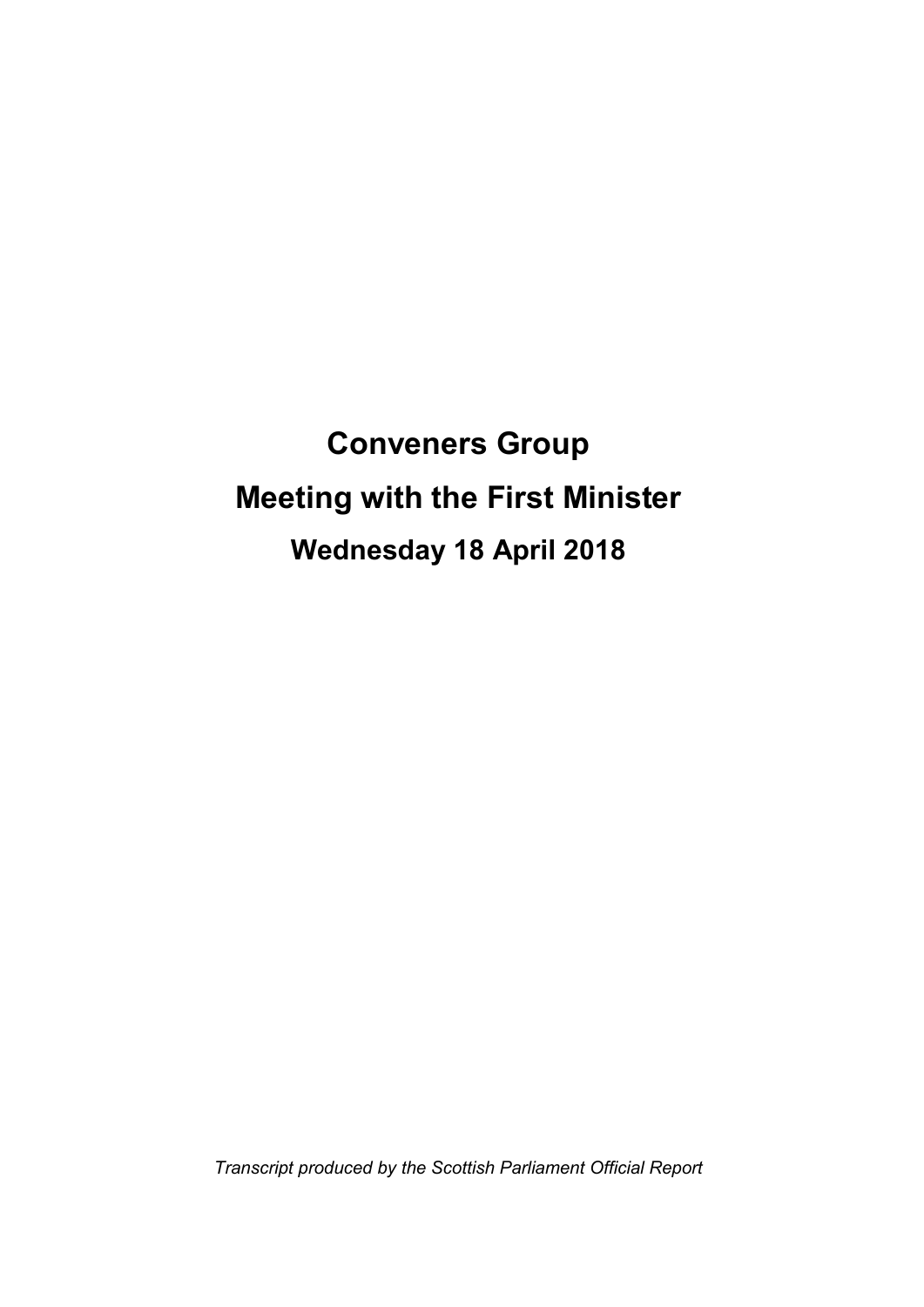# **CONVENERS GROUP**

**CONVENER**

\*The Deputy Presiding Officer (Christine Grahame)

**COMMITTEE MEMBERS** \*Clare Adamson (Convener, Social Security Committee) \*Bruce Crawford (Convener, Finance and Constitution Committee) \*Graeme Dey (Convener, Environment, Climate Change and Land Reform Committee) \*Bob Doris (Convener, Local Government and Communities Committee) \*James Dornan (Convener, Education and Skills Committee) \*Clare Haughey (Convener, Standards, Procedures and Public Appointments Committee) \*Johann Lamont (Convener, Public Petitions Committee) \*Gordon Lindhurst (Convener, Economy, Jobs and Fair Work Committee) \*Lewis Macdonald (Convener, Health and Sport Committee) Jenny Marra (Convener, Public Audit and Post-legislative Scrutiny Committee) \*Joan McAlpine (Convener, Culture, Tourism, Europe and External Relations Committee) \*Christina McKelvie (Convener, Equalities and Human Rights Committee) \*Margaret Mitchell (Convener, Justice Committee) \*Edward Mountain (Convener, Rural Economy and Connectivity Committee) \*Graham Simpson (Convener, Delegated Powers and Law Reform Committee) \*attended

**THE FOLLOWING ALSO PARTICIPATED:**

The First Minister (Nicola Sturgeon)

#### **CLERK TO THE COMMITTEE**

Susan Duffy

**LOCATION**

The Mary Fairfax Somerville Room (CR2)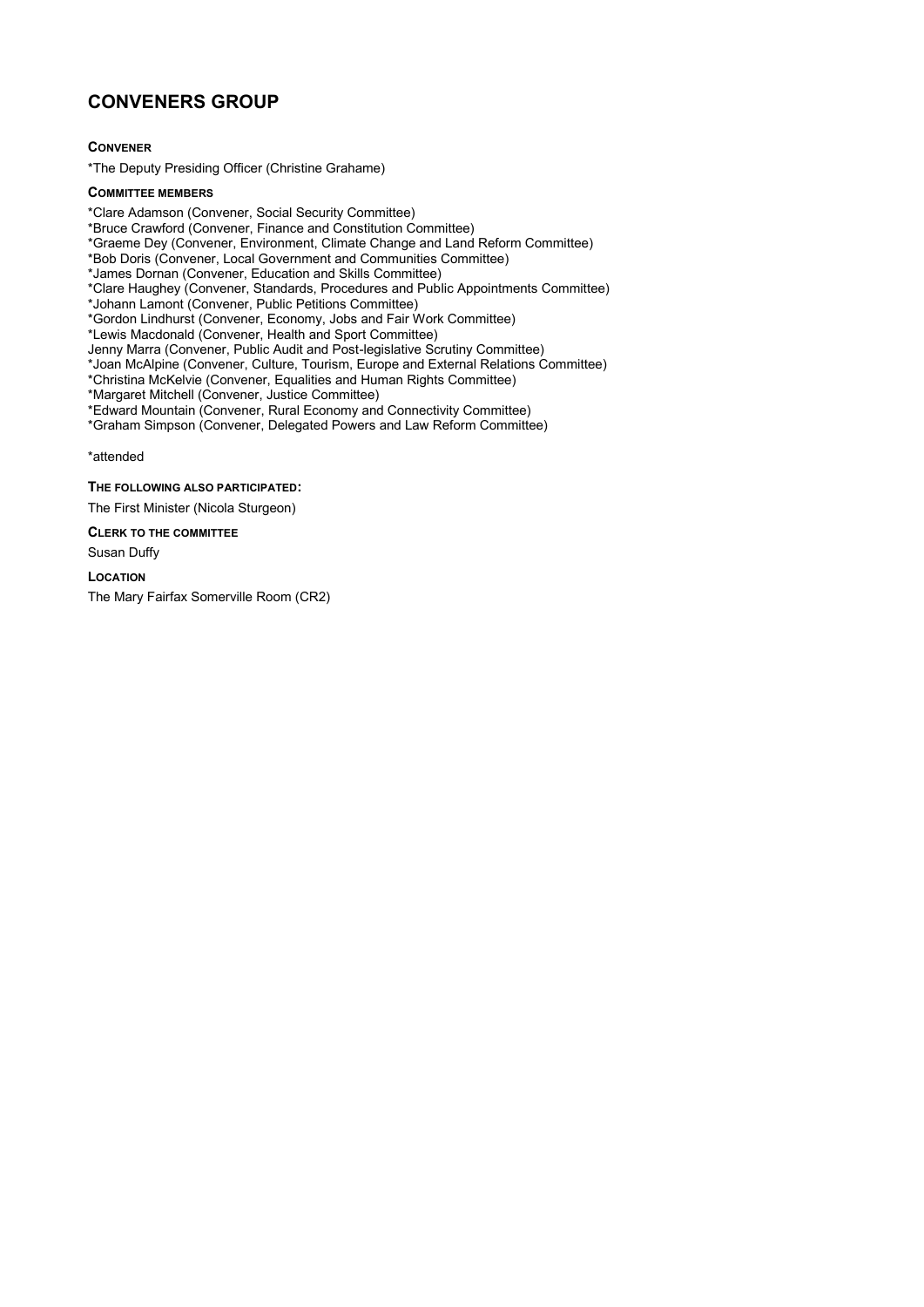# **Scottish Parliament**

# **Conveners Group**

### *Wednesday 18 April 2018*

#### *[The Deputy Presiding Officer opened the meeting at 12:30]*

**The Deputy Presiding Officer (Christine Grahame):** I am pleased to convene the third meeting in session 5 of the Conveners Group with the First Minister. I welcome the First Minister and members of the public to the meeting. This session gives conveners the opportunity to question the First Minister about the programme for government from the perspective of the Parliament's committees. We need to finish by around 1.55, as business in the chamber starts at 2 pm. That means that time is tight, so I will allow five minutes for each exchange between a convener and the First Minister. I know that you are all very disciplined—I see that you are agreeing with me. First Minister, do you want to make some opening remarks?

**The First Minister (Nicola Sturgeon):** No. In the interests of time, I am happy to move straight to questions.

**The Deputy Presiding Officer:** I call Clare Adamson, the convener of the Social Security Committee.

**Clare Adamson (Convener, Social Security Committee):** Good afternoon, First Minister. My committee's main focus has been on the Child Poverty (Scotland) Bill and the Social Security (Scotland) Bill, which will, we hope, be passed next week, following stage 3. We have included in the Social Security (Scotland) Bill the statement that the social security system has a role to play in reducing poverty. Can you give us further insight into what the Government's programme will do to alleviate and, it is hoped, eliminate child poverty in Scotland?

**The First Minister:** I absolutely agree that the social security system has a role to play in that regard. That was one of the central comments that the independent commission on poverty and inequality made in its report. It looked at work and earnings as well as at housing costs, and it made the point that our actions in regard to social security must contribute to the alleviation of poverty and the reduction of the inequality gap.

The Scottish Government's programme spans all areas of Government when it comes to tackling poverty and reducing inequality. Some of the areas of the Government's work that are not badged as anti-poverty work are, nevertheless, all about tackling the long-term drivers of poverty and

inequality. Those include our work to expand childcare, our work to close the educational attainment gap, work to reduce the disability employment gap, the broad range of work that we are doing around the gender pay gap and gender inequality more generally, the work that we are doing around health inequalities and, increasingly, work on adverse childhood experiences in recognition of the fact that many of the drivers of poverty and inequality in later life are rooted in the early experiences of children. All of that work has a part to play.

Specifically, in terms of the immediate remit of your committee, the Child Poverty (Scotland) Act 2017 sets targets for 2030, with interim targets for 2023—making us the only part of the United Kingdom to have such binding statutory targets and the delivery plan that was published just before the parliamentary recess, which relates to the three areas that I spoke about. That act is backed by the tackling child poverty fund, which represents investment of £50 million over the course of the parliamentary session. In addition, there is a range of work to mitigate welfare cuts that are coming from Westminster, which involves investment of about £100 million every year. The biggest element of that is, of course, the mitigation of the bedroom tax.

You mentioned the Social Security (Scotland) Bill, which will, I hope, be passed by Parliament next week. It will enable us to design our own social security system that very much has respect, dignity and a determination to tackle poverty at its heart.

That is a brief run through, and I can go into more detail on any aspect of that. The point that I want to make is that our work to tackle poverty spans the immediate, short, medium and long terms. Tackling the longer-term drivers of poverty is as important as mitigating its impacts in the short term—in fact, it is possibly more important.

**Clare Adamson:** This week, the Social Security Committee took evidence from the Secretary of State for Work and Pensions. The powers that are coming to the Scottish Parliament through the Social Security (Scotland) Bill are substantive they represent perhaps the biggest new set of powers that are coming to us. However, there are questions about the roll-out of universal credit, as research shows that the income of a one-parent family could be reduced by up to £2,380 a year and that the income of a two-parent family could be reduced by nearly £1,000 a year. There are also questions about the two-child limit on tax credits. When universal credit was planned, it was supposed to cause no detriment to anyone in that regard. What challenges will there be for services in Scotland as universal credit is rolled out?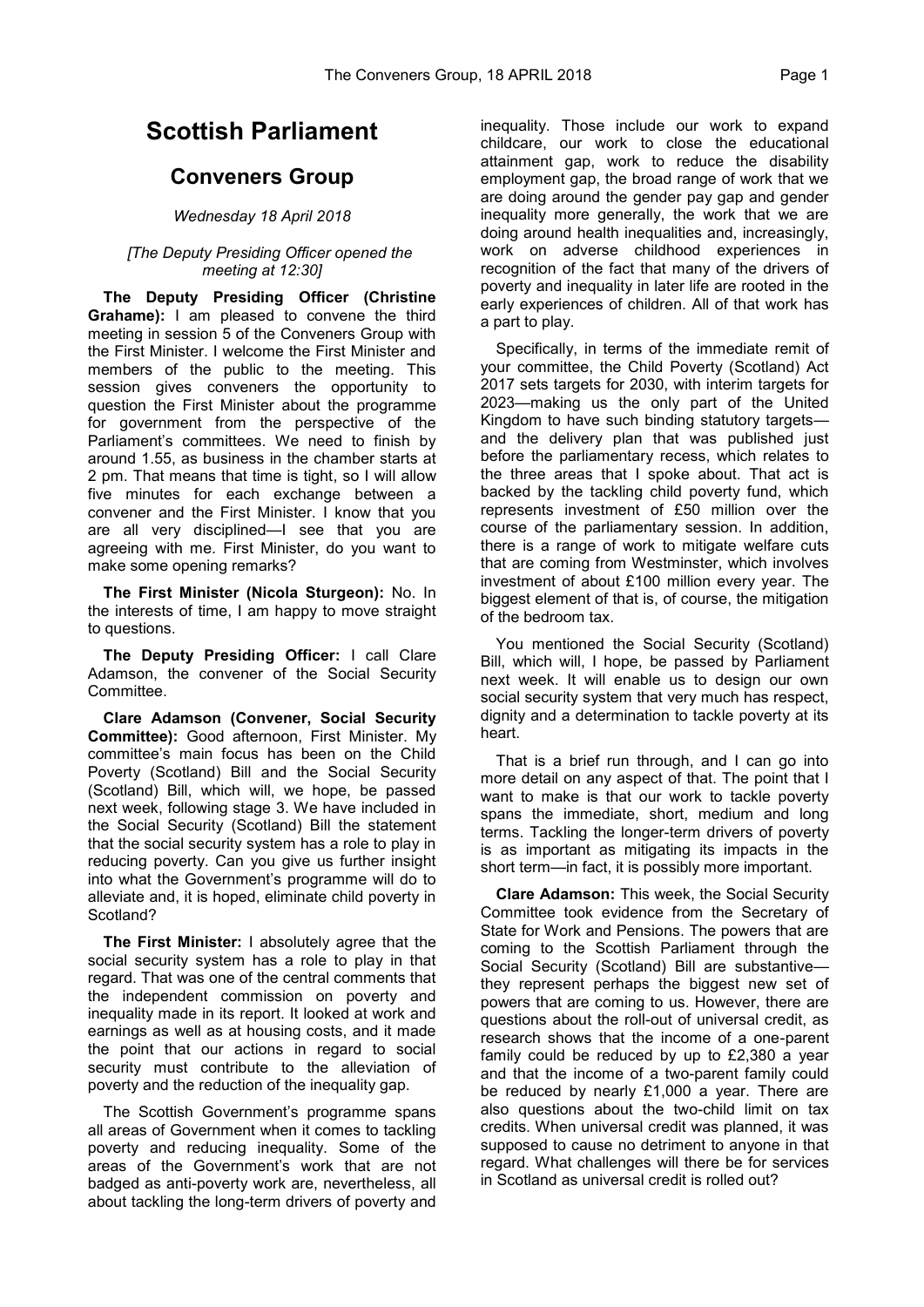**The First Minister:** There will be enormous challenges, to be blunt. I have deep and profound concerns about the impact of the roll-out of universal credit, and I do not think that the lessons from pilots are being learned sufficiently. There are inherent flaws in the design of universal credit and in the mechanisms that lie behind the delivery of it. Taken as a whole, the cuts that have still to come to social security provision at the UK level will hit a significant number of people very hard you have given some of the numbers that independent organisations have cited previously. That presents an immediate challenge, because, as we saw from the projections on child poverty and poverty generally that were published a few weeks ago, those numbers take us in the opposite direction from the direction in which we are trying to go on poverty.

Universal credit is a headwind that makes what we are trying to do much more difficult. It raises questions, which we hear all the time in this Parliament, about the extent to which the Scottish Government can mitigate the cuts that are coming from the UK Government. Although we have a definite role to play in using the substantial powers that are being transferred and we are determined to use them—one of the things that the child poverty delivery plan that I have spoken about looks at is the idea of an income supplement, which we will do more work on over the next couple of years—those powers account for something like 15 per cent of the total welfare budget. Even some of the limited powers that we have on making modifications to universal credit involve getting the Department for Work and Pensions to agree to implement such modifications.

Universal credit makes the job that we are trying to do much more difficult, and it makes the need for us to use our powers cleverly, imaginatively and to their full extent all the more important. That is what we are determined to do, but we should not pretend that we can mitigate every impact of the welfare cuts that are coming at the UK level, because we cannot until the entire budget is in our hands. We are not in that position yet, nor are we anywhere near it.

**The Deputy Presiding Officer:** I call Margaret Mitchell, who is the convener of the Justice Committee.

**Margaret Mitchell (Convener, Justice Committee):** Good afternoon, First Minister. The Scottish Government has not committed to updating our defamation law or introducing legislation to do so, which would help to clarify the boundaries of investigative journalism and tackle online abuse. Would you be supportive of the Justice Committee using the powers that Scottish Parliament committees have, but which have been

rarely used, to introduce legislation on defamation as a committee bill?

**The First Minister:** I do not think that it is for me to say whether the committee should do that. I certainly would have no objections, and it is not for me to object to a committee bringing forward its own bill. As the committee is aware—because there has been some interaction between the Government and the committee on the issue previously—the Scottish Law Commission has recently concluded a very thorough consideration of reforms to defamation law. As things stand, the Government is considering the Scottish Law Commission's report very carefully, and I hope that, in the not-too-distant future, we will say whether the Government intends to bring forward legislation.

It is important that we consider the Law Commission's report carefully, because the area is sensitive and is one in which, for understandable reasons, there are strong views and feelings. There are areas in which there are differences of opinion. For example, the serious harm test that is contained in the draft bill in the Law Commission's report has attracted some criticism, and there are issues about whether there should be provision relating to defamation of the deceased and about the correct length of a limitation period. Those are some of the quite thorny issues that it is important to get right. We are going through that consideration, and we will continue to talk to the committee so that it understands our views and intentions on the issue. If we come to a point at which the committee thinks that it is appropriate to introduce a committee bill, I am sure that that will get the proper consideration.

**Margaret Mitchell:** The Justice Committee has been keen to consider legislating, but we have discovered that the process is quite complex and daunting. Would you support seeing whether the process could be simplified, given that very few bills have ever been introduced by committees? Crucially, when you consider the Government's legislative programme, will you factor in time to allow committees such as the Justice Committee, which tends to be heavily loaded with bills, to carry out that crucial function of the Scottish Parliament?

**The First Minister:** We have had this exchange before. When the Deputy Presiding Officer was the convener of the Justice Committee, she raised the issue with us regularly.

It is for committees to determine their own work programme. Yes, the Government tries to consider the committees' priorities when considering its legislative programme but, as I think I said in our exchange at the previous Conveners Group meeting, we do not introduce legislation just for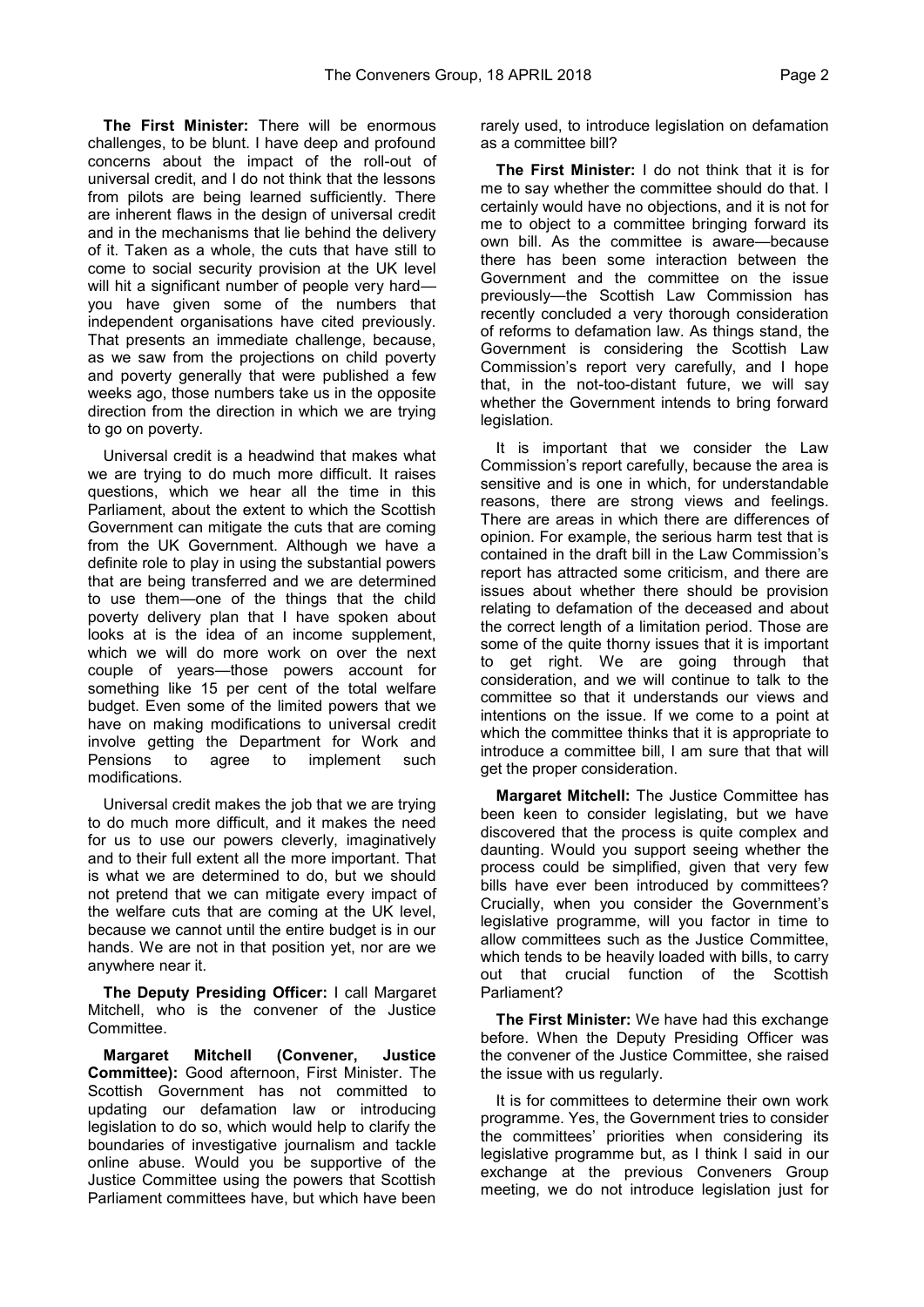the sake of it; we do so for a purpose and because we consider that it is necessary.

The short answer is that we are always open to having a discussion. We have on-going discussions with committees about how to balance the Government's demands on a committee's time, through its legislative programme, and the committee's own priorities to undertake inquiries or to introduce committee bills.

As I understood it—correct me if I am wrong the first part of your question was about the complexity of the process for committee bills rather than the complexity of the defamation issue. Again, I am not sure that it is necessarily a matter for the Government to pronounce on, but if the Government can be helpful in looking at how committees can be better supported or enabled to introduce legislation, we are open to doing that. However, as we all know, sensitivities would quickly develop if it was considered that the Government was trying to encroach on the work or the procedures of committees.

**The Deputy Presiding Officer:** I call Bob Doris, who is the convener of the Local Government and Communities Committee.

**Bob Doris (Convener, Local Government and Communities Committee):** First Minister, the outcome of the Scottish Government's public sector pay policy creates an expectation about what local government workers might receive. The Scottish Government's own pay policy states that it is to act

"as a benchmark for all major public sector workforce groups across Scotland".

Given that the 2018-19 Scottish Government pay policy is to award a 3 per cent increase to workers within its pay control earning under £36,500, how will the Scottish Government seek to encourage a pay award of at least 3 per cent for those who are on the same income band within local government, and how will it monitor the progress that is being made?

**The First Minister:** I recognise the sensitivity of the issue, because pay for local government employees is a matter for local councils. In this Parliament and elsewhere, the Government is often criticised—unfairly, in my view, although others would no doubt say that it is fair—for seeking to intervene or interfere in decisions that are rightfully for individual local councils to make.

When we set our own public sector pay policy, we recognised that it inevitably sets a benchmark for the rest of the public sector. Our policy recommends a 3 per cent increase for staff who are paid less than £36,500 and a 2 per cent increase for those who earn more than that amount, and we know that it is a benchmark that

other parts of the public sector will be judged against. We have set that policy because it is right that the 1 per cent cap be lifted given the pressures that there have been on public sector workers over the past few years and particularly now that inflation is higher than it has been for some time.

When we set our budget, we took account of the public sector pay increase and—this is particularly relevant to the purposes of your question—the settlement for local government. Local government has received a real-terms increase in its revenue budget for this financial year. Local councils have also used their ability to increase the council tax by up to 3 per cent, which is still less than the average increase elsewhere in the UK. Those two things taken together give councils extra revenue of more than £200 million in this financial year.

Pay is one of the biggest inflationary pressures that councils face. I think that the pay bill is about 60 per cent of the revenue budget of local government. I do not speak for the Convention of Scottish Local Authorities, but I presume that this year's settlement has been partly what enabled it to set a pay policy that is in line with the Scottish Government's pay policy.

**Bob Doris:** I am glad that you recognise pay as one of the significant pressures on local authorities, First Minister. You mentioned COSLA. Would the Scottish Government consider, in partnership with COSLA, monitoring more closely local authority staff pay rates across all 32 local authorities in order to map where disparities exist as well as to understand better the financial impact of Scottish Government pay policy benchmarks on local authorities' budget settlements?

**The First Minister:** Again, I am cautious of getting into that territory, as some people including COSLA, I suspect—would immediately suggest that it is not for central Government to monitor the decisions of individual local authorities. On the other hand, I recognise the concerns that people will have if there are disparities. Different local authorities will perhaps reach different settlements with particular groups of staff.

We would certainly be happy to discuss the issue with COSLA and to see whether there is work that we could do jointly to monitor—that might not be the best word to use in this context; perhaps "look at" would be better—whether there is consistency across all 32 local authorities or whether action could be taken to encourage greater consistency.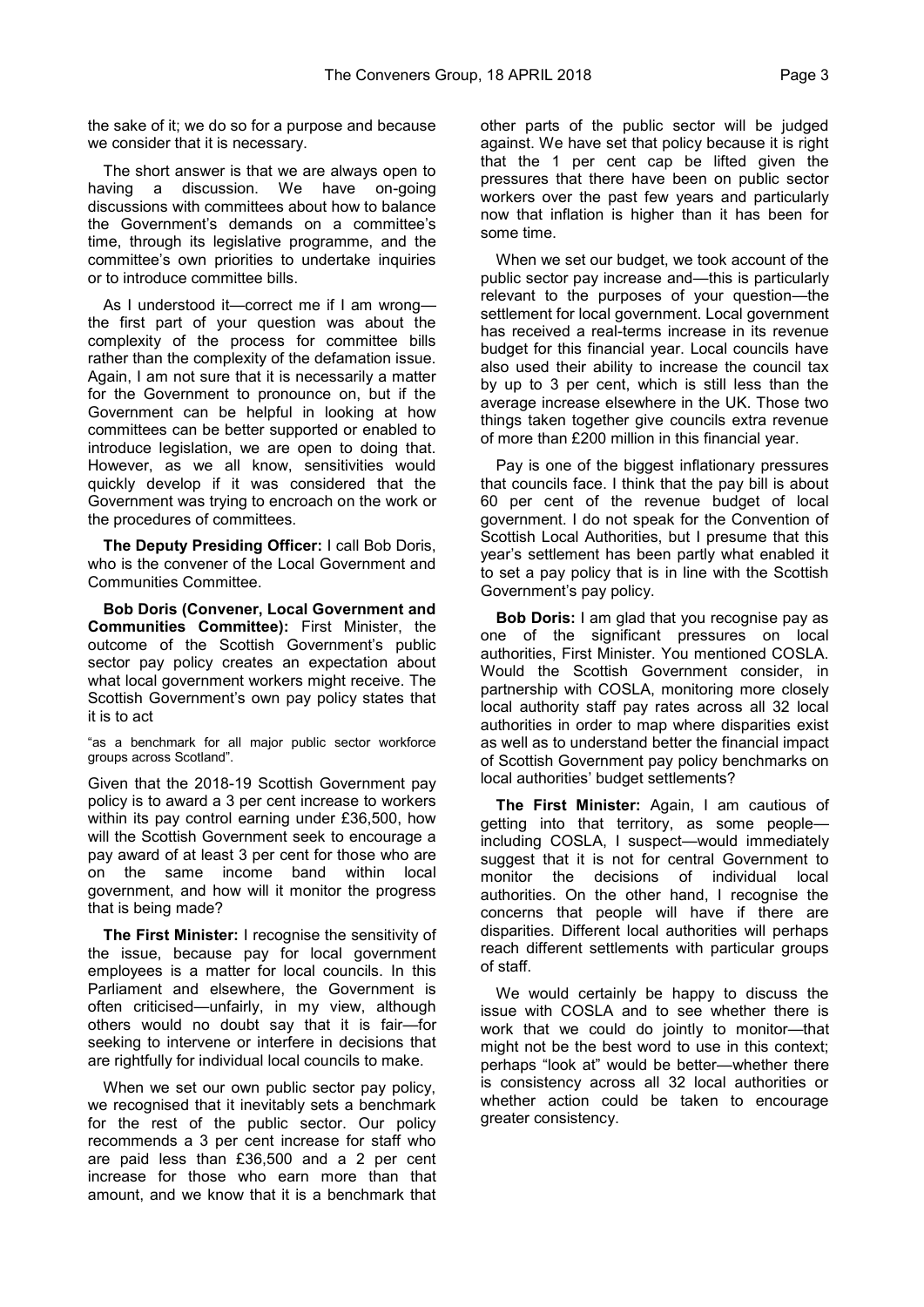#### 12:45

**The Deputy Presiding Officer:** I call Bruce Crawford, who is convener of the Finance and Constitution Committee.

**Bruce Crawford (Convener, Finance and Constitution Committee):** Good afternoon, First Minister. As I am the convener of the Finance and Constitution Committee, you will understand that I am concerned about the timescale of the European Union (Withdrawal) Bill. Are negotiations between the Scottish Government and the UK Government on-going with regard to that bill, given that the UK Government requires consent from this Parliament?

The withdrawal bill is fast approaching the later stages of scrutiny in the House of Lords, and the UK Government has referred the Scottish EU continuity bill—that is what I call it—to the Supreme Court, despite the overwhelming vote in the Scottish Parliament in favour of its passing. Can you update us on where those negotiations stand?

**The First Minister:** I will do my best. You mentioned the referral to the Supreme Court, which was announced by the UK Government yesterday. It is fair to say that I deeply regret that decision. In the weeks since the Scottish Parliament passed the continuity bill, I have seen it described variously in the media as my bill or the SNP's bill. However, the bill was passed by the overwhelming majority of members of this Parliament, and it is therefore the Scottish Parliament's continuity bill. It was done under emergency procedures, but it is fair to say that it had a significant degree of scrutiny—I am aware that I am telling you about something that you were very closely involved in.

The Westminster Government had to decide whether to respect the Scottish Parliament's decision. Unfortunately, it opted not to do so, and to refer the legislation to the Supreme Court. I mention that because it has a bearing on the spirit of the negotiations that we are currently engaged in. To some extent, the UK Government is asking the Scottish Government and, ultimately, the Scottish Parliament, to take on trust that the process of Brexit will not be used to ride roughshod over the powers of this Parliament, and I do not think that it helps to build that trust when we have decisions taken by a clear majority in this Parliament being referred to court in the way that we saw yesterday. I regret that, but I will put it to one side for the moment.

The negotiations are on-going—they continue. I do not think that I am betraying any secrets when I say that time is growing short and the clock is ticking. We continue to talk and progress is being made, but we are not there yet. Whether we will see enough progress to allow me as First Minister to recommend that the Parliament consents to the withdrawal bill is still an open question. I have been clear that the consent of this Parliament is a fundamental issue of principle as far as I am concerned. However benignly the UK Government might want to express itself in this regard, when we get to the end of the negotiations and we have got as far as we will go, I and the Scottish Government will have to judge whether, ultimately, this Parliament's powers could be constrained, even for a limited period, without the consent of this Parliament. I have been clear that that is a key issue, and we are not yet at a point at which we would be able to recommend agreement, but we continue to negotiate in good faith.

**Bruce Crawford:** The Government will have to make its mind up in that regard, but the Finance and Constitution Committee will also have to make its mind up about whether its final report should recommend consent for the withdrawal bill. Therefore, what might happen next? Timescales are important to how the committee comes to its conclusion. What is your best advice with regard to timescales in that regard?

**The First Minister:** I am not going to give you a specific date because it is not within my ability to do that at this point. However, it is fair to say that we are reaching the end game and we know that the withdrawal bill is at report stage in the House of Lords. We would probably need to see an agreement being reached or not being reached over the next couple of weeks. We are talking now more about days than weeks; that is the sphere that we are in.

There have been further discussions this week; I think there is an intention to have a further meeting of the ministers dealing with this, perhaps next week, although to the best of my knowledge when I came into this meeting, that had not been absolutely finalised yet. However, we are definitely getting towards the end game.

I genuinely hope we can reach agreement but inevitably, when there are pretty fundamental issues of principle involved, the bar to agreement is not always easy to overcome, even when lots of people on both sides are trying very hard to reach an agreement. I hope that we can get there but we are not there yet.

**The Deputy Presiding Officer:** I call Johann Lamont, who is convener of the Public Petitions Committee.

**Johann Lamont (Convener, Public Petitions Committee):** The Public Petitions Committee is unusual in that it deals with a massive range of issues. I do not intend to ask you about a specific petition since that would be a test of my memory as well as yours, but I have tried to look at some of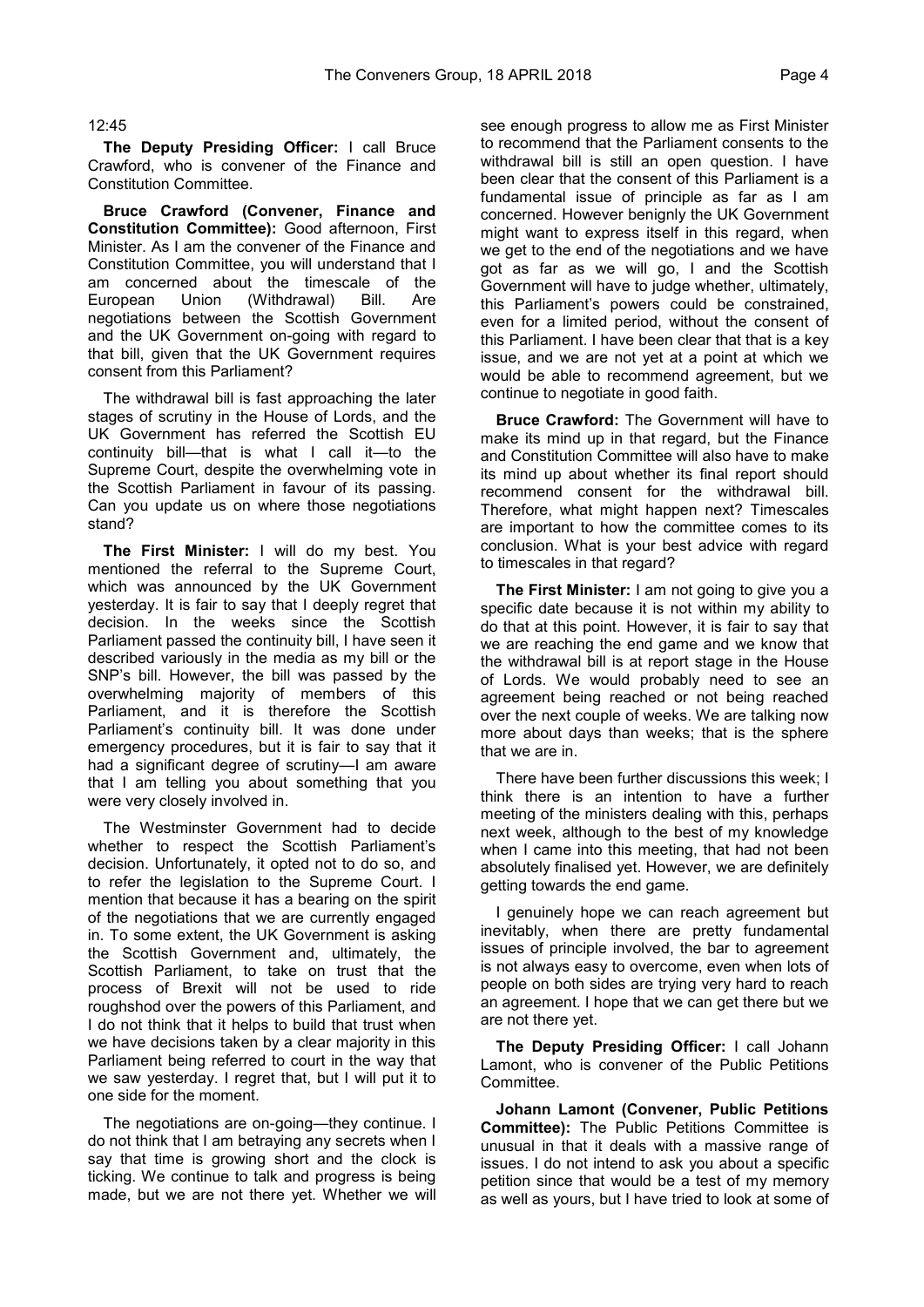the themes that come out of public petitions, bearing in mind that those petitions are entirely driven by individuals and campaigning groups who want to petition Parliament. There is a common theme about people feeling let down by the system—the institutions they try to get help from do not respond to them. I am interested in how you think that can be addressed.

More specifically, given that 2018 is the year of young people, I want to ask about the rights of children and young people and how they have been reflected in the Public Petitions Committee over the last period. We have had a number of petitions across areas such as education, health and justice that raise fundamental issues about how the rights of children and young people are protected. Currently, there are some tragic examples in the petitions system to do with how young people access mental health services.

First, do you have a response to the question about how to deal with systems that do not respond, which means that people are reduced to coming to something such as the petitions committee? Also, how do you ensure that there is an assessment of the impact of anything that the Government does on the rights of children and young people?

**The First Minister:** There is a lot of important stuff there so I will try to unpack it a little bit, if I may. The first thing to say is that as a Government, we pay close attention to the petitions that come to the petitions committee. Obviously we pay close attention to the individual issues but, as you would expect, we also pay close attention to the themes that emerge from those individual petitions.

I do not want to give too many statistics but for example, if we look at all the petitions that have come forward in session 5 to date, three quarters of them relate to just four broad topical areas. Health and social care accounts for 40 per cent, followed by justice at about 16 per cent, the environment and rural issues account for about 10 per cent, and transport accounts for another 10 per cent.

Children and young people would be the next on that list—accounting for about 6 per cent of the petitions—but, as you rightly say, a lot of the health petitions, particularly those around mental health, will involve things that are particularly important to young people.

We try to have oversight of the themes so that we are not just responding to the individual issues but picking up general and emerging patterns. We try to deal with that systematically when it is about public bodies that are accountable to the Scottish Government, whether that is health boards or other public bodies.

This is the year of young people and a theme that goes across all parts of Government is how we are trying to see issues through the eyes of a young person, even when they are issues that are not normally seen in that way. The petitions that come to your committee are not the only way but they are one way of helping us to do that.

You also raised mental health. As mental health stigma reduces and demand increases, we know that access to mental health services and mental ill health prevention are becoming more important. Both from petitions and from other evidence, we know that that is a particular issue for young people and the prevention issue is particularly important—certainly that is what I hear from the young people I speak to.

I do not want to say that petitions are the only things that allow us to assess and react in a more systemic way, but they are an important part of the process.

**Johann Lamont:** On the question of young people and mental health, I ask you to look at a fear that has been expressed in evidence to our committee that, because of pressures on general practitioners, there is the possibility that young people are not offered the other services that they might need before they are offered a prescription. As you are aware, the issue is highly sensitive, but I urge you to look at that matter.

On a more general point, when the Public Petitions Committee looks to the Government for a response, it would be useful for specific information to be given on the impact of what the Government is doing around children and young people's rights.

**The First Minister:** I am certainly happy to take away that specific suggestion. I appreciate that there will not always necessarily be a consensus of views on the subject matter of petitions, but I hope that your committee believes that the Government responds positively, proactively and in detail to requests for information. We will look at whether we can almost routinely add a young people's perspective to our response on any petition. That might not be relevant for absolutely everything, but we will take away that suggestion and look at how it can best be done.

On the mental health point, it is important that we are aware—and we are—that the possibility that Johann Lamont has raised is a risk. Without going off at a tangent too much, one of the things that I am particularly keen to build into our approach to mental health is that, although people who need appointments with GPs should get them, we need to get much more upstream—to use that terminology—with mental health. It should not necessarily always be the case that someone who presents with a mental health issue needs to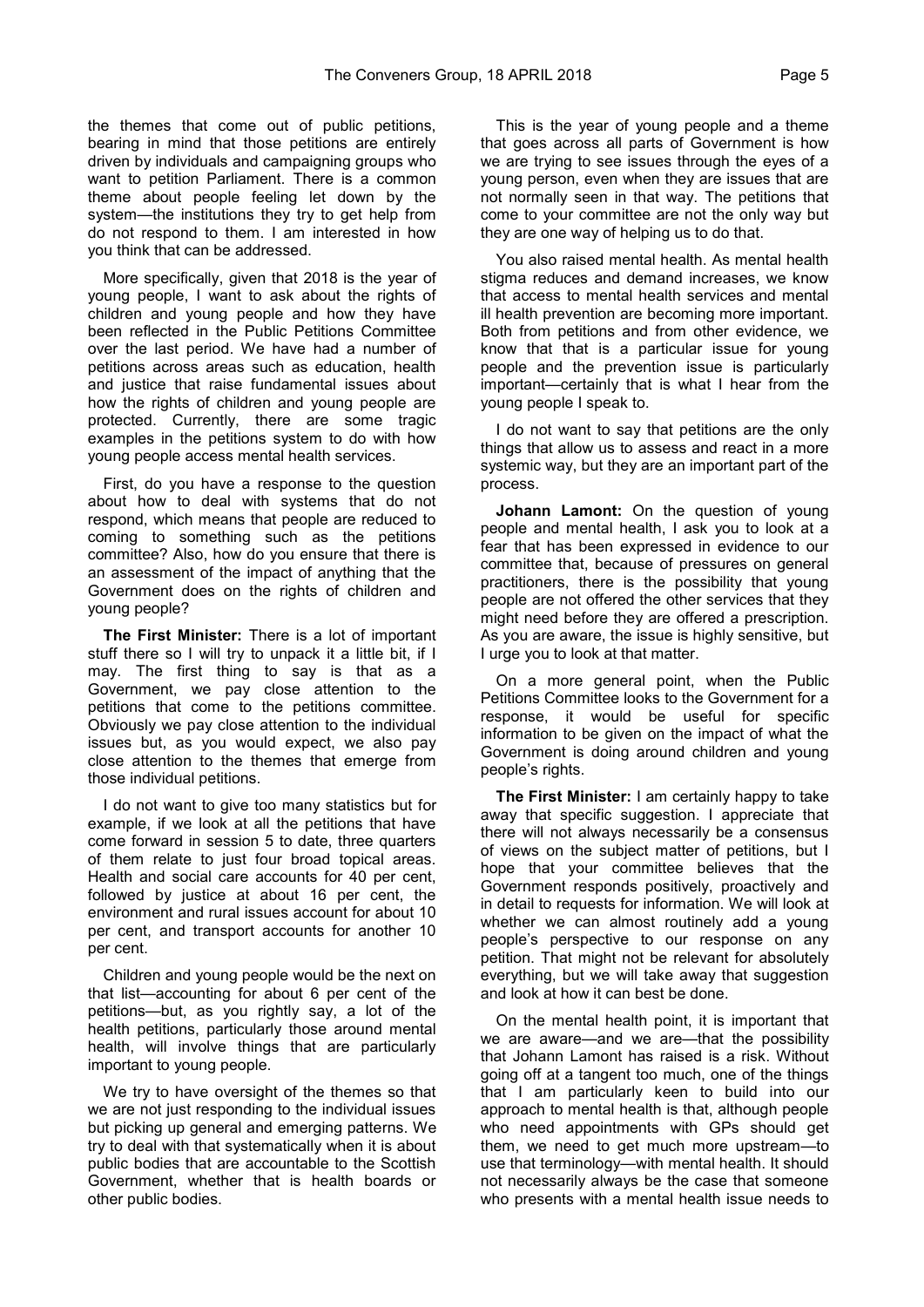go to a GP or another part of the formal health service. As many members have said, it is about getting more mental health prevention support into schools and other settings in which young people find themselves. That is very much part of the mental health approach that we are keen to take.

**The Deputy Presiding Officer:** I call Graeme Dey, who is convener of the Environment, Climate Change and Land Reform Committee.

**Graeme Dey (Convener, Environment, Climate Change and Land Reform Committee):**  First Minister, to what extent is the advice of the UK Committee on Climate Change sought, and then followed, by the Scottish Government in shaping climate change policy?

**The First Minister:** The UK Committee on Climate Change is the statutory independent adviser to the Scottish Government—I think that the Climate Change (Scotland) Act 2009 established it as such. We are obliged to take into account the advice of the Committee on Climate Change, and we do so, but its advice will not be the only factor that we take into account when we come to decisions.

The issue is particularly pertinent and relevant just now as we come to what are not easy but finely balanced judgments about the extent to which we set targets in our next climate change bill. We consulted on the 90 per cent target that the UK Committee on Climate Change said was at the outside edge of what was achievable. We are being pressed, rightly and understandably, by many organisations to go for net zero. Net zero is our aspiration, but given that when something is put in legislation there needs to be a path to deliver it, we are considering carefully the extent to which, and the timescale in which, that aspiration can be translated into legislation, given the unique nature of Scottish legislation.

**Graeme Dey:** You have anticipated where I was going with my question. Obviously, the proposed climate change bill will come to my committee. I understand that you will not want to reveal what is in the bill and the decision that you will take on the target, but could you explain a little further about how the Government will balance the expert opinion that it has received—which, as you have said, suggests that a 90 per cent target is at the ambitious end of what is achievable—against the understandable aspirations of the environmental lobby? How will you do that in practice?

**The First Minister:** We are looking very carefully at that just now. I can be very clear: my aspiration is the same as that of the environmental lobby. I want to see us get to a net zero position as quickly as possible. Some have argued for that to be by 2050 or 2040, and some would probably argue that it should be earlier than 2040. Right now, we could not say credibly that we can set a pathway from here to there. Those in the environmental lobby would say that that should not stop us because the science and technology is changing, and I recognise that.

### 13:00

The difficult thing comes when you are translating that aspiration into binding legislation. Some other countries—Sweden, for example—are often held up as having already committed to that, but there are two points of difference between our legislation in Scotland and the approach taken by many other countries. There are very few countries that have binding statutory targets, as we do, and there are fewer still that have binding annual targets.

Our targets are very tough and we only count domestic measures towards our targets, whereas other countries—including the ones that are often cited—use international credits, which we do not. If we are going to put something into law that we are measured against annually, we have to be able to look people in the eye and say that we know how we can deliver it. That is the process that we are going through just now.

The bill will be published before the summer recess and it is not an easy judgment. The difference here is not in aspiration; it is about the extent to which and the timescale over which that aspiration can be converted into binding annual targets.

**The Deputy Presiding Officer:** I call Gordon Lindhurst, convener of the Economy, Jobs and Fair Work Committee.

**Gordon Lindhurst (Convener, Economy, Jobs and Fair Work Committee):** First Minister, I think that you will be aware that the Economy, Jobs and Fair Work Committee is undertaking an inquiry into the performance of the Scottish economy. One of the recurring themes that arise in evidence—it arose again yesterday—is the cluttered landscape for business support. Different schemes are available through Scottish Enterprise, Highlands and Islands Enterprise and the business gateway. What can the Scottish Government do to ensure alignment and that a coherent set-up of business support is available to businesses? How can the Scottish Government bring that about quickly?

**The First Minister:** The establishment of the strategic board, which is now getting under way, is the key thing that we have done. I paid very close attention to the Fraser of Allander institute report just a few weeks ago. We have always sought to have as streamlined a landscape as possible, but I guess that, when you try to streamline a landscape, you quickly run into people—including,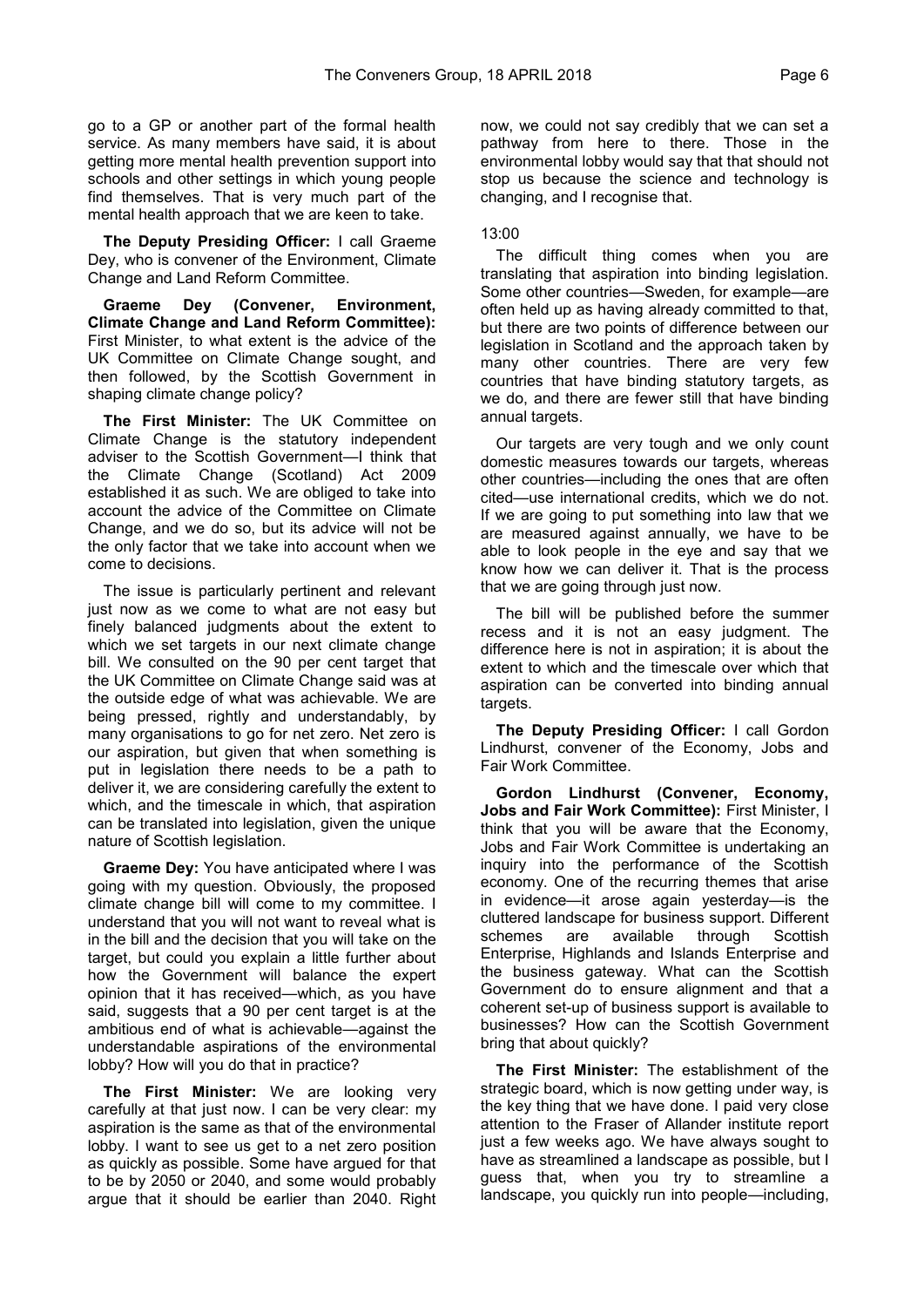dare I say it, members of the Scottish Parliament—who do not want you to streamline a particular organisation or strategy that they would prefer to be kept.

If you remember the early days of the process towards establishing a strategic board, you will know that we wanted to go a little bit further. We did not want to compromise the existence of HIE, for example, but we wanted a harder alignment between organisations, and that was pretty strongly resisted across the Parliament. Therefore, that is easy to say to a Government, but those who say it have to be prepared to will not just the ends but the means along the way, and that is where it gets much more difficult.

The strategic board will do a lot to bring strategic alignment. The spend on enterprise and skills in Scotland tops £2 billion a year. We need to ensure that we get maximum bangs for those bucks, so the strategic board, which Nora Senior chairs, is about ensuring that all those enterprise and skills agencies are actually—not just in theory—moving in the right direction of the overall strategy. That will help significantly and, given Nora Senior's experience, not least with the chambers of commerce, I am absolutely sure that she is the right person to drive that.

**Gordon Lindhurst:** On the energy aspect of the committee's remit, we probably all agree that the renewable energy programme should be progressed. Do you agree that national and local government have to work together to progress that? The Inch Cape application was called in by the Scottish Government before East Lothian Council could even take a view on it. Does that show respect for local democracy and build trust? A lot of people will say that it does not and, ultimately, that might not be of assistance to the renewable energy strategy.

**The First Minister:** First, as we know, that is a live planning application, so I will not go too far into its detail. Yesterday, the planning minister set out in Parliament the reasons why that call-in happened. That was because of the potential strategic importance of that particular development and its place in national planning framework 3.

To answer your question, yes, I believe that national Government and local government have to work together. Again, that comes down to the fact that, if we have a national strategic ambition we are talking here about renewables—we have to ensure that we are doing the things as a country that enable that ambition to be delivered on.

Yesterday, I was at Burntisland Fabrications. The Scottish Government worked really hard to get a deal in place that could give BiFab a bright future. However, whether BiFab has a bright future depends in part on our ability to get some of the

big renewable energy developments up and running and into construction.

There will always be tensions in that regard. That is why we have the national planning framework, which identifies issues that are seen as being of national importance.

I will not bore you with statistics, but they bear me out. The Scottish Government uses its call-in powers under the planning legislation extremely sparingly. We do not do so lightly or overuse those powers; that is a part of the process that is there for that purpose.

The issue relates in some ways to your first question. I should say that I know that, to some extent, the nature of opposition is that, if you want to pressure Governments to meet those big national objectives, as you should, there comes a point at which you cannot always oppose the things that are necessary to allow us to achieve those big national objectives, whether they involve streamlining the landscape or doing some of the things that enable us to meet our renewables potential.

**The Deputy Presiding Officer:** I call Christina McKelvie, the convener of the Equalities and Human Rights Committee.

**Christina McKelvie (Convener, Equalities and Human Rights Committee):** First Minister, you will be aware that, over the past couple of years, the Equalities and Human Rights Committee has considered the issue of Gypsy Travellers, and we know that they remain a marginalised group. Educational attainment, health inequalities and poverty all remain major issues for them. On human rights day last year, young Davie Donaldson told the committee that the discrimination that is faced by the Gypsy Traveller community is the

"last acceptable form of racism in this country".—[*Official Report*, *Equalities and Human Rights Committee*, 7 December 2017; c 5.]

I know that you agree that that is something that we do not want to countenance.

How do we reassure Davie Donaldson and other members of the Gypsy Traveller community that that form of racism will be a thing of the past? Can you tell me about some of the initiatives that your Government is taking in order to tackle that issue?

**The First Minister:** This is an important issue. It is a remaining area of quite serious discrimination and disadvantage that flows from that discrimination, and we have a moral obligation to tackle it. The work that your committee is doing is important in that regard, as it continues to draw attention to that. I know that the current human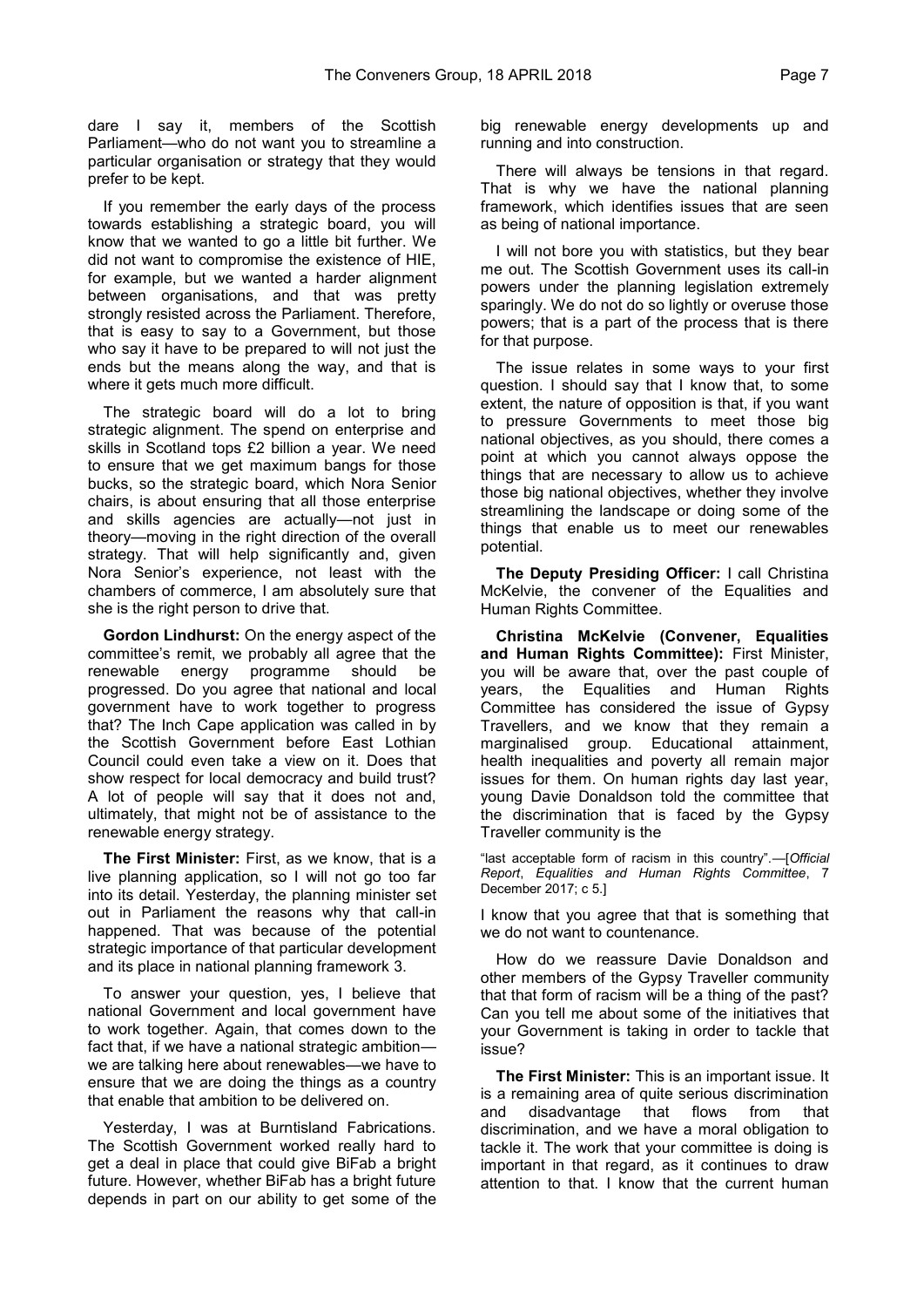rights inquiry is looking specifically at the Gypsy Traveller community.

We have a range of work under way, much of which you will be familiar with. We have committed extra funding over the 2017 to 2020 period, with £1.5 million going to organisations that provide support to our Gypsy Traveller communities, including, for example, a flexible learning programme that is designed to meet the needs of Gypsy Travellers living on sites—that is one of the things that we announced in the child poverty delivery plan. We are also looking specifically at issues such as education and health, and the disadvantage of inequalities that exist there. There has been progress in that regard, but I would be one of the first to admit that there is work still to do.

Most centrally, the ministerial working group that is chaired by Angela Constance and includes ministers from all areas that touch on this issue is important. The group has already held a meeting, and I think that its second meeting is due to be held next month, with a focus on education. I believe that the young Gypsy Traveller whom you mentioned, Davie Donaldson, will give evidence to the group at that meeting, which is an important opportunity.

After education, the work plan of the group will focus on employment and health, and the group intends to produce a report by June 2019 to set out some of the actions that we will take, based on the review work that it will have done. What your committee is doing will continue to helpfully feed into the work that the Government is doing.

**Christina McKelvie:** An issue that I quickly picked up on is how the flexible learning programme will work, and I am keen to know how the Government will work with local authorities in order to deliver it. I am also keen to know about Gypsy Traveller children, particularly girls, who do not go on to high school. Will there be anything in the flexible learning programme that will allow their education to continue? In most cases, that is what is most important in dealing with health inequalities and lifting people out of poverty and into better employment opportunities.

**The First Minister:** I will give two quick responses to that. Working with local authorities through the flexible learning programme is essential, given local authorities' primary role in education provision.

Your second point is fundamental. We generally see education as one of the routes out of poverty and a way in which we tackle inequality. That has to apply to everybody, and you have identified issues with the Gypsy Traveller community. As I said, the ministerial working group is focusing on education at its next session. I am sure that the

issue of those children, particularly girls, continuing their education beyond primary school is one of the topics that it intends to look at but, following this meeting, I will make sure that the matter is firmly on the agenda. I hope that that process will allow us to focus on some of the actions that will help to tackle that issue.

**The Deputy Presiding Officer:** I call Clare Haughey, who is the convener of the Standards, Procedures and Public Appointments Committee.

**Clare Haughey (Convener, Standards, Procedures and Public Appointments Committee):** Thank you for joining us, First Minister. As you will be aware, the Standards, Procedures and Public Appointments Committee is looking at some of the recommendations that came from the commission on parliamentary reform. I would like to hear the Government's view on the commission's recommendations on members' bills. The commission concluded that

"there is scope for greater collaborative working between MSPs and the Government to take forward"

back benchers'

"legislative proposals".

Do you agree?

**The First Minister:** I agree that we should try to achieve greater collaboration between Government and members when members' bills are being contemplated. That said, there is fairly good collaboration, so it is not an area where radical overhaul is needed.

I am aware of the commission on parliamentary reform's recommendation to remove the rule that says that a member's bill will come to a halt when Government decides to legislate on the same topic. I do not have really strong views one way or the other on the issue, so I would be interested in the committee's deliberations.

As I mentioned in the previous answer, the Government does not use that approach often. In fact, the current Government has only twice stepped in and taken over a member's bill—with the Lobbying (Scotland) Bill and the Human Trafficking and Exploitation (Scotland) Bill.

As I said, I do not have strong views on the matter. The commission's recommendation is maybe a solution searching for a problem that does not exist. Therefore, I am not absolutely convinced that there is an overwhelming case to take away the rule completely; it may be that modifications could be made to it.

Timescale is an issue that perhaps merits a bit of examination. For example, if the Government said that it intended to legislate and by doing so took away a member's right to introduce a bill, there should be a timescale in which the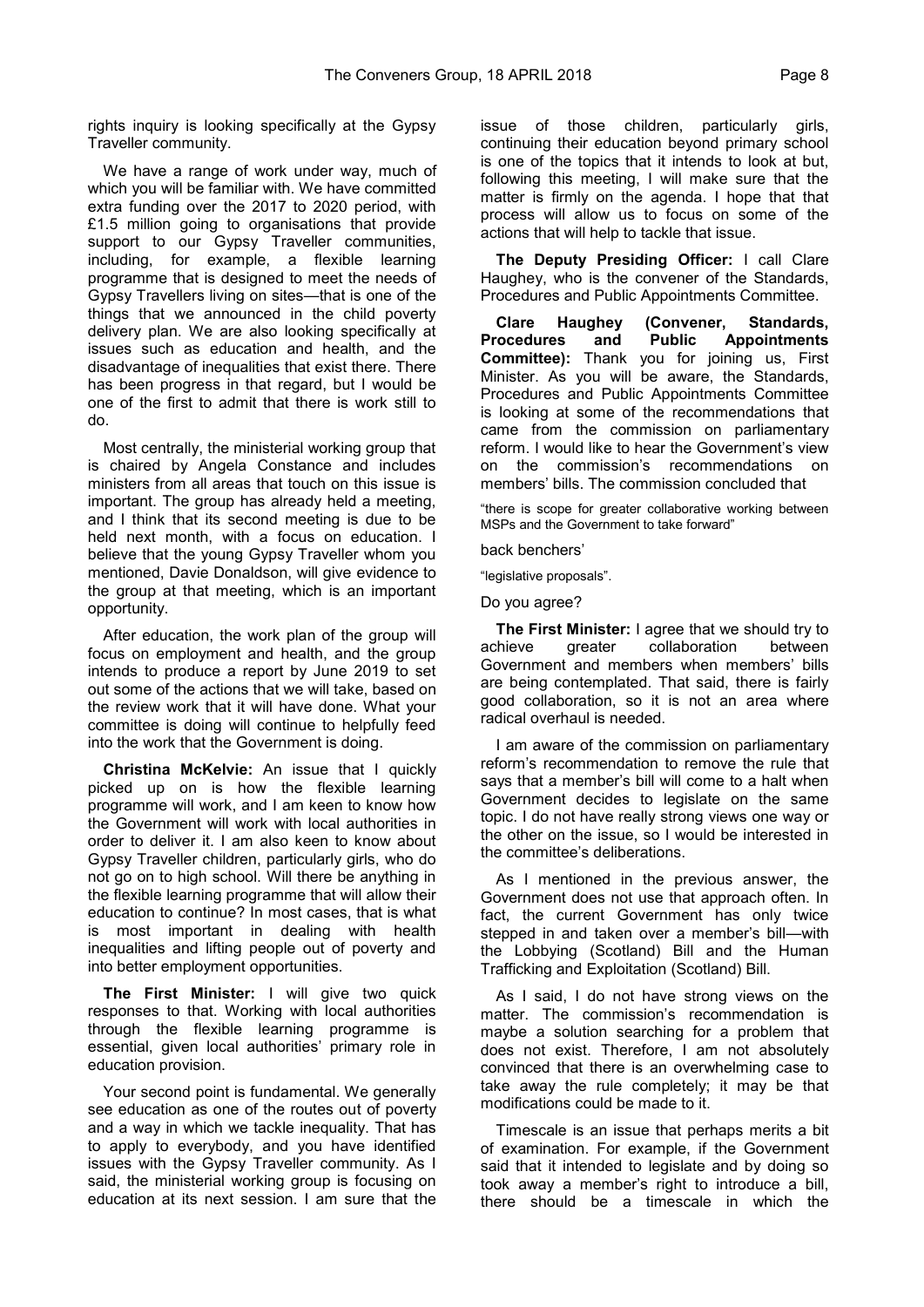Government introduces that legislation. If that timescale were not met, the member's bill would come back to the fore.

There are issues that merit examination, but I am not convinced that I have heard the evidence to suggest that there is a fundamental problem in how the system operates in this area.

**Clare Haughey:** If the Scottish Government takes on a legislative proposal first raised by a back bencher, how would it involve the member in the development of that bill?

**The First Minister:** As I said, that has happened only twice in a lifetime of this Government. Perhaps the members who first proposed those two bills—from memory, that would be Neil Findlay and Jenny Marra—are better able to give a perspective than I am.

What we would seek to do—and what I hope we did—in those circumstances is to continue to talk to the member about the process of consultation and the process of agreeing the terms of the bill. There would not necessarily be complete agreement, but we would certainly seek to continue to involve the member as the consultation and the bill develops.

**The Deputy Presiding Officer:** You have reminded me that I should have given Jenny Marra's apologies; she is unable to attend today's meeting.

I call Graham Simpson, who is convener of the Delegated Powers and Law Reform Committee.

### 13:15

**Graham Simpson (Convener, Delegated Powers and Law Reform Committee):** First Minister, I asked you a similar question in a previous meeting, but can you give an update on preparations for the secondary legislation that will be needed as a result of leaving the European Union? Can you give an indication of how many instruments will need to be laid, and whether they will all need to be laid before exit day? There could be a mountain of work, so how do you intend to balance that against your programme of domestic legislation?

**The First Minister:** There will be a mountain of work, and I would rather that we did not have to do it, because it will inevitably divert attention from things that Parliament might prefer to be doing. I am always slightly nervous when somebody says, "I asked you this question at the last session", in case I do not give you the same answer that I gave at the last session. [*Laughter*.]

As I am sure that conveners will understand. I cannot give Graham Simpson a specific answer to his question, because we do not yet know the precise terms on which the UK will leave the EU or what the future relationship will be. There are some questions that remain to be answered, after which we will be able to answer Graham Simpson's question definitively.

I can give the estimates on which we are working. The UK Government estimates that between 800 and 1,000 regulations will be needed in the UK Parliament. The Scottish Government's current working assumption—I stress that it is our current working assumption, which is subject to change—is that around 300 instruments will be needed in the Scottish Parliament. However, we will not be able to finalise that estimate until certain other things have been completed.

As I am sure that Graham Simpson will be aware, work is already under way between the Government and parliamentary officials on drafting protocols that will ensure that there is clarity about what Brexit secondary legislation will be laid. We want to ensure that there is clarity as early as possible on the quantum and on how significant each of the different instruments will be, which is just as important. That will allow the committees to start to plan their work and ensure that they are applying a proportionate level of scrutiny, because it stands to reason that not every regulation and piece of secondary legislation will be as significant as every other one. Committees will want to apply scrutiny that is proportionate and based on the complexity or significance of the instrument.

I am sorry that I cannot give definitive information in response to the question, but I have given our current working assumption and we will continue to liaise very closely with Parliament as the picture becomes clearer.

**Graham Simpson:** That is very useful. I have a bit of good news for you: you will be pleased to know that yesterday we agreed to write to Joe FitzPatrick to commend him and Government officials for the number of Scottish statutory instruments in the most recent quarter that have had no technical points raised about them, which is the lowest on record. We very much hope that that trend will continue, because it helps me sleep at night.

You might also want to know that my committee has had long-running discussions with Joe FitzPatrick and Derek Mackay on the need to consolidate the council tax reduction scheme regulations. We want to ensure that the law is clear and accessible to everybody who needs to use it, but the regulations that relate to that scheme have been amended 13 times and have become increasingly complex. We think that there now could be a barrier for those who wish to use the law. Derek Mackay has become a bit of a pen friend to me. In February, he said that my committee would be updated on "ways forward" for the scheme in the "late summer", but he has not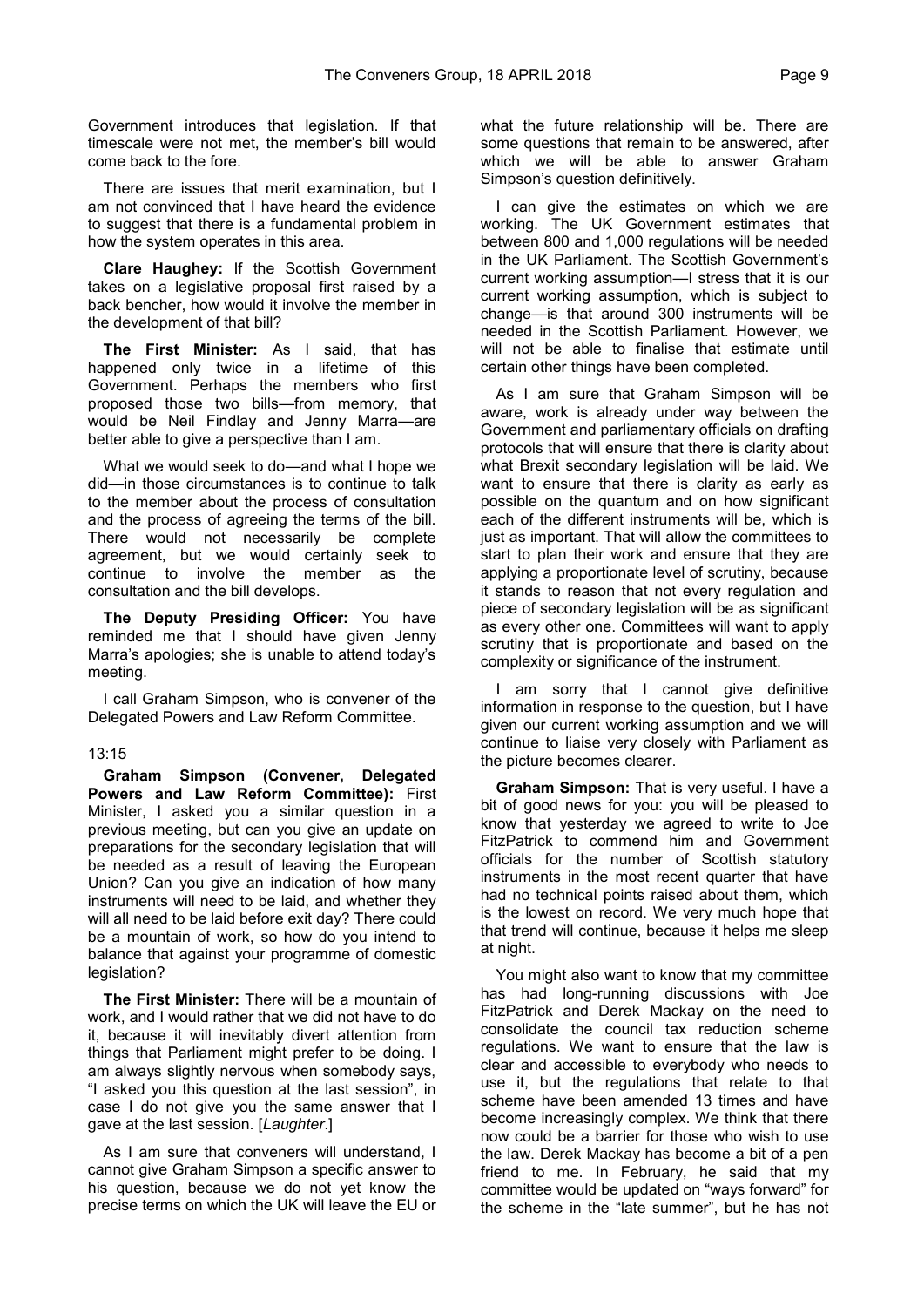confirmed any particular date by which the regulations might be consolidated. Could you commit to consolidate them and give me some sort of timescale for when that might happen?

**The First Minister:** That was a question in two parts—there was a good bit and a bad bit. I am glad that you have noticed an improvement in the number of SSIs without flaws. We work very hard on that, and I am sure that Joe FitzPatrick will be delighted to receive your letter. I hope that that will not mean that he will ask for a promotion, because I should put on the public record that he is not getting one at this stage. [*Laughter*.] I stress "at this stage"; I do not want to take all hope away from him.

On the second point, about council tax, I know that there has been a long-running discussion between the Government and your committee. If I can be as diplomatic as possible, I do not think that we entirely agree with the views of the committee on the issue, but Derek Mackay is trying and will continue to try to see whether we can find some common ground.

On consolidation, there have been two recurring issues about the vires of the regulations that we simply do not agree with. It is important to say that although consolidation may have some benefits—I do not deny that—it would not fundamentally change how the scheme works and it would not change how much of a council tax reduction somebody receives.

The regulations are implemented by local authorities that are familiar with them and the various amendments, and the system operates effectively. There is no suggestion that the system is not working well. Even if we consolidate—and we will continue to consider a way forward on that—it is likely that the consolidated text would almost immediately need to be updated again, particularly as the new devolved benefits are established.

I am not convinced—we are not convinced that this is as big an issue as the committee, quite legitimately, thinks it is. However, we will continue to have that discussion and see whether we can agree a way forward.

**The Deputy Presiding Officer:** At least Graham Simpson is smiling.

I call Edward Mountain, who is convener of the Rural Economy and Connectivity Committee.

**Edward Mountain (Convener, Rural Economy and Connectivity Committee):** As you know, the Rural Economy and Connectivity Committee is currently involved in an inquiry into aquaculture and, in particular, salmon farming, an industry that is vital to the Scottish economy—as are wild fisheries, in which I have a declared interest. The

report that the Environment, Climate Change and Land Reform Committee published on the environmental impacts of salmon farms suggests that the status quo is not acceptable. Does the Scottish Government have a view on that report?

**The First Minister:** We are considering the Environment, Climate Change and Land Reform Committee's report carefully. As you know, it concluded that, in its view, further development and expansion of aquaculture should be predicated on resolving what it considered to be some current environmental issues and, fundamentally, on taking a precautionary approach. It concluded that, in its view, the current consenting and regulatory framework was not adequate to address the environmental issues. We are considering that carefully.

We would argue that we follow a precautionary approach already, but we are open to ways in which the regulatory and consenting system can be improved. It is important to strike a balance you alluded to the fact that aquaculture is hugely important to our economy. It is worth more than £600 million a year in gross value added to the Scottish economy. At the last count, around 12,000 jobs were dependent on aquaculture so it is important that we support the industry to develop and to grow but we must do that sustainably. It is an industry that depends on the environment, so we must make sure that it is has due regard to sustainability and environmental protection.

I hesitate to go too much into the issue of sea lice but that is obviously a particular issue. The industry itself has been doing a considerable amount of work on that, but we will continue to consider the Environment, Climate Change and Land Reform Committee's report and we will be very interested in the work that your committee is doing to review that, and we will seek to work with the industry to make sure that we get this balance right in the future.

**Edward Mountain:** I think that the two key points that you picked up there are sustainability and the precautionary approach. Based on that, do you think that it is wise, precautionary and sustainable for the expansion of salmon farming to continue—it continues as we speak—before the REC Committee has completed its report and before you and the Government have had a chance to consider both reports, which you have said you want to do, or do you think that there should be a pause while the committee and the Government get a chance to get to the bottom of the problem?

**The First Minister:** The world rarely stands still while reports—important though they are—are under way, so it is important that we build that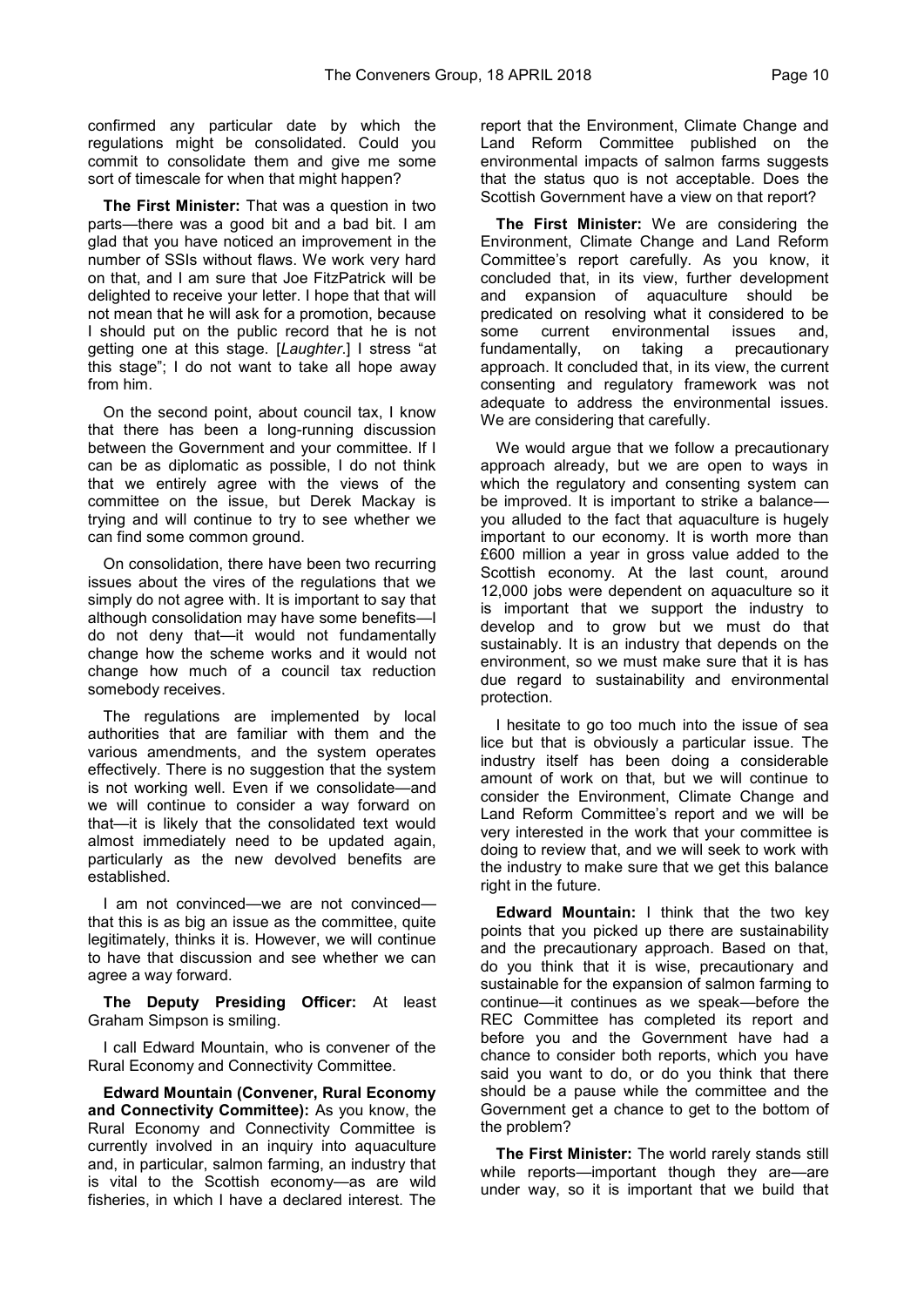precautionary principle into everything that is happening. That is what we are seeking to do.

There is more that the aquaculture sector can do to better demonstrate its current progress on some key issues and we recognise that we need to look again at making sure that we have the balance right in terms of regulation. We are working with the sector; we will work with agencies such as the Scottish Environment Protection Agency as well as the external scientific bodies to pick up the pace of that work. There are a range of Scottish Government-funded initiatives—for example, there is the development of the Scottish shelf model, which is important in this regard.

It is about getting a balance. The environment is of huge importance in everything that we do, but it is particularly important for a sector that depends on the health of our environment. On the other side, there is an enormous economic benefit from the sector. Edward Mountain will know, given his interests in the area, that those balances are not always straightforward or easy to strike, but it is important that we continue the work that we are doing to get it right.

**The Deputy Presiding Officer:** I call Joan McAlpine, who is the convener of—this is a mouthful—the Culture, Tourism, Europe and External Relations Committee.

**Joan McAlpine (Convener, Culture, Tourism, Europe and External Relations Committee):** I will concentrate only on one aspect of my committee's work: culture.

There were sighs of relief all round when the Scottish Government came together with the private sector to find a funding package to save the Scottish Youth Theatre.

You will be aware that the Scottish Youth Theatre was refused funding for the second time in Creative Scotland's regular funding process. This time, that process came under severe criticism, not least because some decisions were reversed without explanation. The chief executive of Creative Scotland and its former acting chair came before my committee and admitted that the process was flawed. Although it is correct that such decisions are taken independently of Government, do you have a view on the process and how the matter was dealt with?

**The First Minister:** I have views on it. The Scottish Youth Theatre did not get regularly funded organisation funding, which has been the case in the past two years. It did not lose its RFO funding; rather, it did not succeed in its application. Many organisations will be in that position of applying to be regularly funded organisations and not succeeding. However, given the importance of the Scottish Youth Theatre, particularly in the year of young people, we were—I articulated this at

First Minister's questions a few weeks ago determined to see whether we could get a package of funding together to allow it to continue its work, while we work with it to help it to be more sustainable.

Views have been expressed that, although it does fantastic work, there is room for the Scottish Youth Theatre to extend its reach and to be more accessible to more young people. The funding package that was put together by the Scottish Government and the private sector allows the breathing space for that to happen. I hope that we will come out through the other end with a sustainable future for the Scottish Youth Theatre.

On the RFO process more generally, as you know, we increased the culture budget by 10 per cent, and we put more than £6 million into the budget to compensate for the loss of lottery funding. That has allowed Creative Scotland to fund, broadly speaking, the same number of organisations through the RFO process, which is not its only funding stream. Some organisations received the funding for the first time; some dropped out of the allocation list. It will always be difficult for organisations that lose funding, and transitional arrangements are in place. Creative Scotland has reflected on some of its decisions, and it put more funding in to allow organisations that had initially not got funding to be funded.

The process is independent of ministers, which Parliament decided; it is part of the legislation that underpins the process. Therefore, ministers cannot intervene in the decisions. However, I would expect Creative Scotland—indeed, I have discussed the need for this directly with it as part of a routine meeting—to listen carefully to the views that have been expressed about the process. I think that the body has said openly that it is thinking about the process and looking ahead to how it improves it over the longer term.

**Joan McAlpine:** On the issue of youth arts funding, at the UK level, the National Youth Theatre receives portfolio funding from Arts Council England. We fund various national companies in Scotland through various ad hoc funding streams. However, when the SYT wrote to me, it told me that Creative Scotland had said that there was no strategy for national youth performing companies. Should there be a strategy, as is the case for national companies such as Scottish Opera and Scottish Ballet?

More broadly, what is your view on how the arts are treated with regard to young people in comparison to, for example, sport? We agree that every young person should be able to access sport for their wellbeing, but we also agree that there are very talented young people, as we have seen at Commonwealth games, who we invest in through elite sport. When it comes to culture,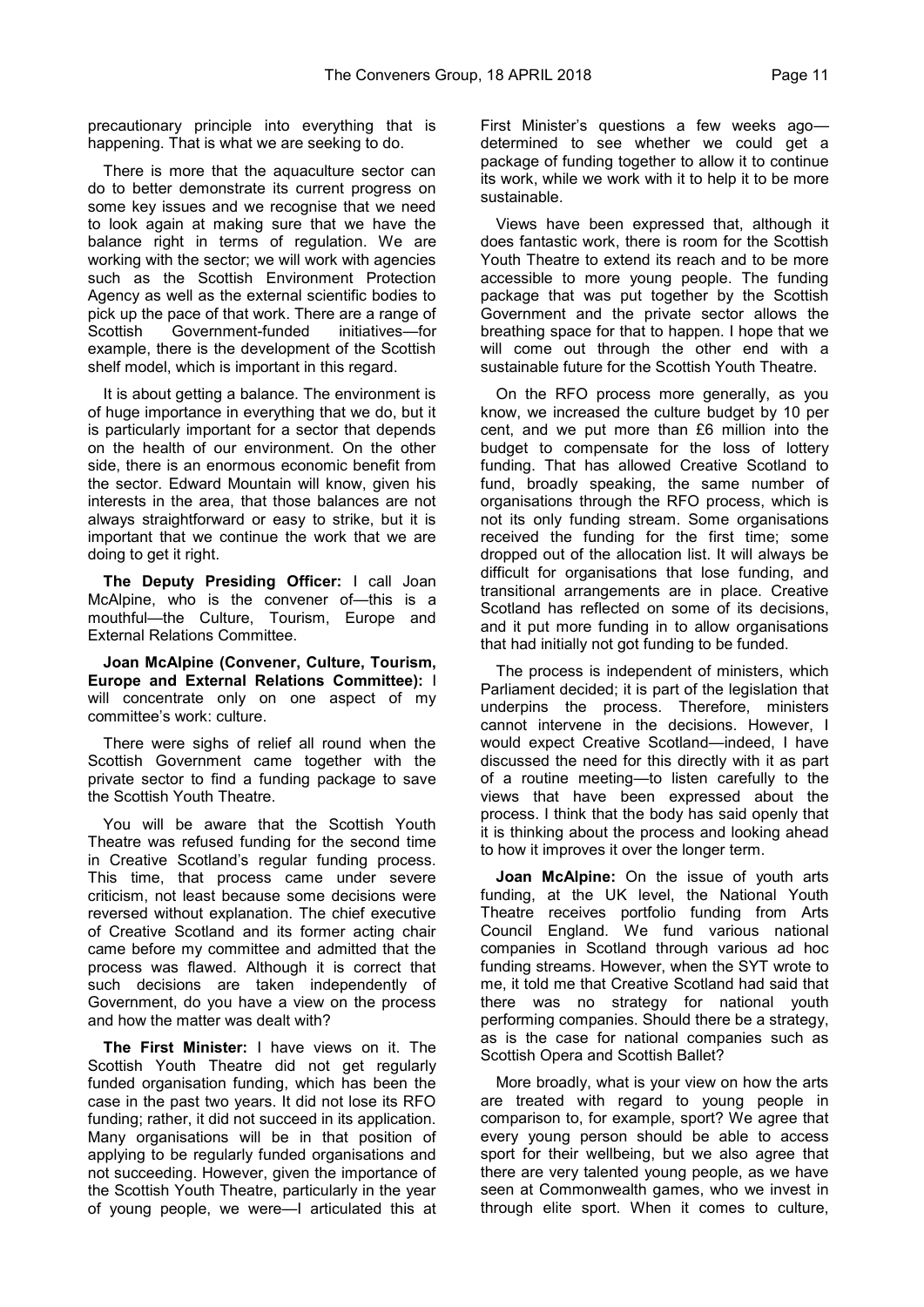although we agree that everyone should have access to it for their wellbeing, is there enough emphasis on the most talented young people with the most potential? Should we look at that again and treat culture in the same way as we treat sport?

### 13:30

**The First Minister:** There were two questions in there. First, on the one about whether we should have directly funded national youth performance companies, I think that we should consider that. As I understand it—my apologies to the Scottish Youth Theatre if I get this wrong—the SYT does not necessarily see that as an immediate solution to the position that it is in, but, over time, we should think about and consider that. The process that we will go through with the Scottish Youth Theatre over the next year or so to find a sustainable future for it is perhaps an opportunity to do that.

I am very sympathetic to the issue raised in your second question. We have Creative Scotland's time to shine programme and there is work under way just now on refreshing the youth arts strategy, which will be published in the not-too-distant future. Creative Scotland has also established traineeships for particularly talented young people, which is a step in the direction that you are talking about. A bit like with sport, we want everybody to be able to participate, and I am a passionate believer that participation in arts and culture for everybody is a really important part of the health and wellbeing of the country, as well as of individuals. We also need to make sure that we give the participants—the really talented people who are providing, producing and performing—the support that they merit. Creative Scotland's traineeship programme is a good foundation for looking at what more we can do on that.

**The Deputy Presiding Officer:** I call Lewis Macdonald, who is convener of the Health and Sport Committee.

**Lewis Macdonald (Convener, Health and Sport Committee):** The Health and Sport Committee has been inquiring into the governance of the national health service in Scotland and looking at, for example, issues of health board leadership and democratic accountability, and at the development of new spheres of governance at regional level and, locally, at integration joint board level.

I am sure that the First Minister will recognise that the current crisis at NHS Tayside has very sharply highlighted a number of concerns. There is your loss of confidence in the local leadership of that particular board, accountability issues, the relationship between non-executive and executive directors and, potentially, because your

Government's response to the crisis has involved other boards, implications for regionalisation. I would be interested to know what conclusions you have drawn about the governance of the wider NHS in Scotland.

**The First Minister:** You mention NHS Tayside, on which I have two things to say that perhaps sound a bit contradictory but are not intended to be. We must treat issues such as those that have developed and emerged in NHS Tayside really seriously. I hope that, whatever political differences there might be in the chamber, there is an absolute recognition that the health secretary and the Government have treated the issues extremely seriously in the actions that were taken to renew and change the leadership of NHS Tayside. When we see issues in one health board, we should never be complacent and assume that they do not exist elsewhere. That is why, if you take the endowment funds issue, for example, the health secretary is going through a process of asking all health boards to assure her that they do not have similar issues and, if they do, what they are going to do about it. We are not complacent about that.

On the other hand—this is the bit that I do not intend to sound contradictory—we should not assume that, because we have seen the issues that we have seen in NHS Tayside, those issues will occur in other health boards. In my experience, some of which was as health secretary in past years, the governance and the leadership in our health boards are very good and very strong.

Not just because of the NHS Tayside situation but—you have mentioned some of this—because of the regionalisation of the delivery of some services, the integration of health and social care and the general trends in the delivery of health care, this is an appropriate time to look at governance for good, positive reasons.

I welcome the work that your committee is doing, which will be very helpful to the Government in making decisions for the future. You are obviously aware that, at the tail end of last year, we commissioned a pilot review of corporate governance in NHS boards, which is being led by John Brown, who is the chair of NHS Greater Glasgow and Clyde and now the interim chair at NHS Tayside.

That work started in NHS Highland, and it is expected that a report will be published before the summer recess. We are looking very closely at governance, and how we ensure that governance in health boards is about not just the standard and the quality that we would expect for them to be able to carry out their day-to-day jobs—I hope that we would take that for granted—but whether the governance is in place to allow health boards,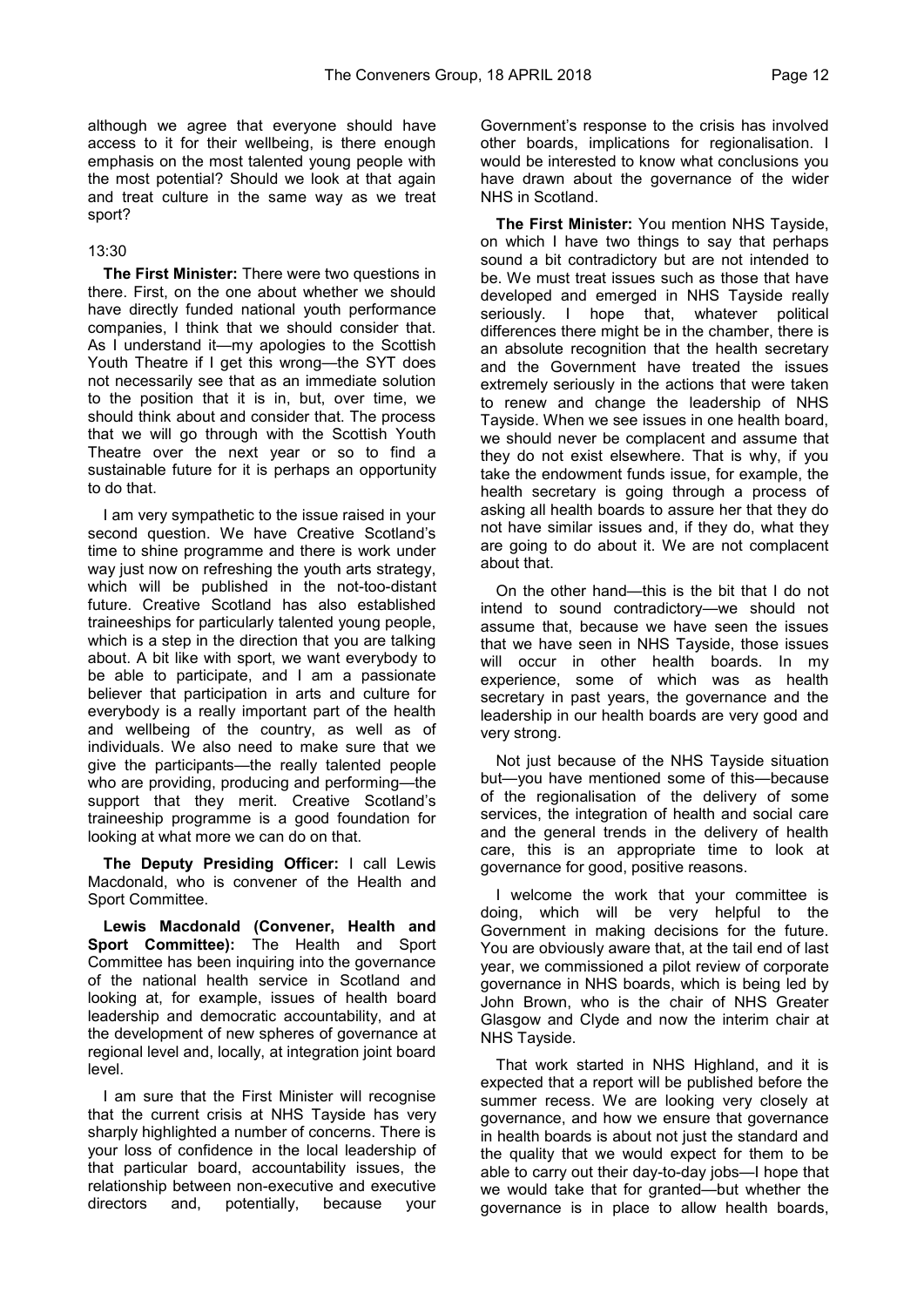working with other parts of the public sector, to do some of the transformational work that is needed, because of demographic and other challenges of which we are all aware.

**Lewis Macdonald:** I think that we are on the same page in recognising that this is a critical time to be examining governance. In that context, and given regionalisation and the potential impact of the crisis at NHS Tayside on other boards, what are the First Minister's views on the accountability of the delivery of services at regional level, given that the existing accountability structures are designed for board-by-board responsibility to the public?

**The First Minister:** Again, I speak from past experience as health secretary. The accountability between health boards and the Government is very strong—Shona Robison has demonstrated that through her intervention in NHS Tayside. Under the National Health Service (Scotland) Act 1978, health secretaries have the ability to exercise ministerial powers, and that is what the health secretary did last week.

We have had some similar reason to think through that approach in the context of the integration of health and social care, in which we are dealing with the integration of health boards, which are accountable to ministers, and democratically elected local authorities. The building block of regionalisation is still individual health boards, and accountability matters with regionalisation just as it does with services that are provided within individual health boards. However, we are thinking increasingly about whether changes are required.

My view, which is not one with which everyone agrees, is that we need to allow regionalisation to evolve in the way that it is. I tend not to be of the view that hardwired structural changes should be embedded in a firmer way, because that would distract a lot of people in the health service. The health board should continue to be the building block, so the current link of accountability continues to be the appropriate one. However, as issues develop, and as we listen to and learn from the work of the Health and Sport Committee, we will continue to consider the matter.

**The Deputy Presiding Officer:** I call James Dornan, who is convener of the Education and Skills Committee.

**James Dornan (Convener, Education and Skills Committee):** The Education and Skills Committee is looking at children who are experiencing poverty and how to support their attainment in schools. A number of submissions that the inquiry has received highlight the valuable work that community learning and development workers undertake, which links in with the work of

schools through local authorities. Is consideration being given to how CLD workers' links to schools will change under the proposed education reforms? For example, will CLD practitioners be required to approach individual schools to agree how to support children within those schools, or will they continue to work through local authorities?

**The First Minister:** The first thing that I want to say is that, in my view, CLD workers will continue to be very important in providing support to schools. Right now, there is no consistent pattern across the country either in how CLD workers are employed, because some are employed by local authorities and others are employed by voluntary organisations, or in the way in which they work, because some have a capacity-building function and others work more directly with children and young people. When looking at how that work will develop in line with the governance reforms in education, we should not make the mistake of thinking that a consistent arrangement is in place now. The governance reforms that we are embarking on will perhaps give us the opportunity to make the arrangement more consistent and uniform.

At the heart of the education governance review is the notion of empowering individual schools and headteachers much more. The pupil equity fund is providing the resources to allow headteachers to decide whether there is particular resource that they need to augment what they do. CLD workers will perhaps have a more central role as a result of some of that work.

**James Dornan:** It is interesting to hear that response, because I am about to come on to the pupil equity fund. At this morning's Education and Skills Committee session, we talked about the impact of the fund and how to target it. A number of examples of practice were given, some of which were good and others less so. You clearly see using the PEF to bring services into schools that are normally developed in the community, such as youth services and benefit services, as something positive and something that we should been encouraging.

**The First Minister:** The whole philosophy behind the PEF is that we do not dictate to schools how they use the money. Clearly, allowing headteachers to look at what works and the evidence base uses resources, but I am very clear that we should support them to use their judgment to decide how the money would make the biggest difference to the attainment of the young people in their schools.

As I said in an FMQ session not that long ago, I have seen examples with my own eyes of how the PEF is being used that would cause some people to raise an eyebrow and ask whether it is